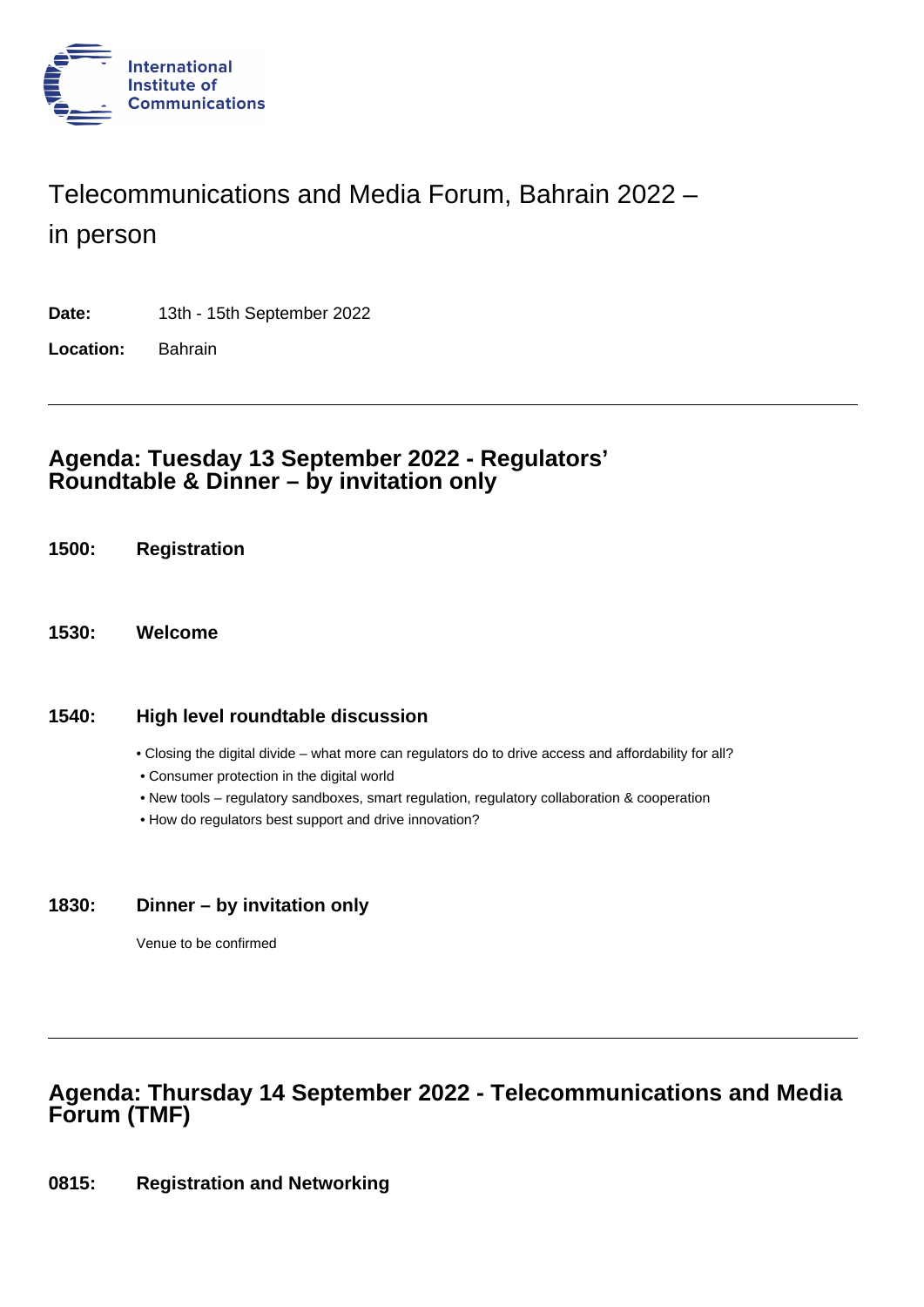**0915: Digital transformation & national connectivity: Comparing broadband / mobile infrastructure rollout and access across the region**

#### **1045: Networking Break**

- **1115: Digital transformation & international connectivity: Investment priorities, bottlenecks, regional cooperation and multistakeholder partnerships**
- **1245: Networking Lunch**
- **1400: Digital transformation & data: Data governance, sovereignty, localisation, privacy, AI**
- **1530: Networking Break**
- **1600: Digital transformation & content: Fostering a vibrant media environment and enhanced content services**
- **1730: Networking Reception**
- **1900: Close of Day 1**

## **Agenda: Thursday 15 September 2022 - Telecommunications and Media Forum (TMF)**

**0815: Registration**